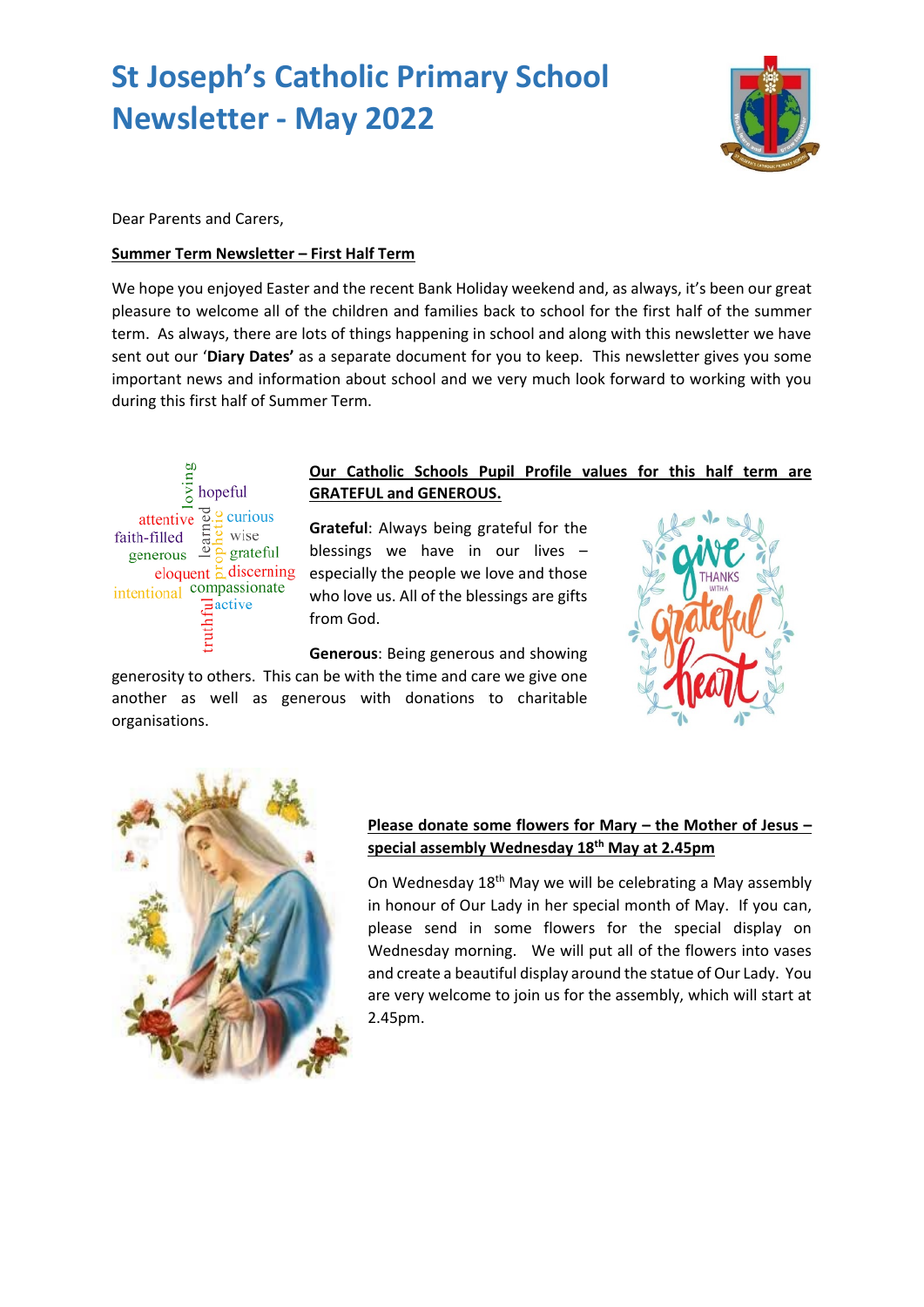#### **Mini Reports – out on Friday 20th May**

We will be sending out a mini report to keep you up to date with your child's achievement and progress at school. We send out mini reports in between parent's evenings and the full written report at the end of the year. There will be a parents' evening and a full written report in July – the mini report is designed to keep you informed in-between. Don't hesitate to contact your child's teacher if you need to discuss anything with them – **you never have to wait for parents' evening!**





#### **Ofsted Parent View**

Parent View is used by both Ofsted and the school to monitor and respond to the thoughts and opinions of parents. Ofsted use Parent View to inform their evaluation of the school, and school leaders use it to plan for improvements and to check that parents are happy with what is provided at the school.

It's really important we have as many reviews on Parent View as possible. **All we ever ask is that if you are not happy with something you let us know first so we have the chance to put it right.** Equally, if you are happy with what the school provides – it would be much appreciated if you could tell us and Ofsted by submitting a review!

Please go to [www.parentview.ofsted.gov.uk](http://www.parentview.ofsted.gov.uk/) and leave your review - we are very grateful for your support.

#### **Parent Lessons**

We are pleased to be able to invite parents back into school to join in lessons with their child, and to speak to the teacher after the lesson. This term we will be inviting parents in to join an RE lesson. Please look out for the invitation letter and let us know if you would like to attend. It's really important that you complete the form and return it so that we know how many parents to expect.

#### **After School Clubs**

The children tell us that they are really enjoying the range of after-school clubs we are currently able to provide, including: dance, cricket, football, and Arts and Crafts. We plan to continue to offer afterschool clubs for the remainder of the academic year. Although numbers are limited due to health and safety, we try to give children their first choice of club. School is subsiding the cost of running the clubs so that children do not need to pay to attend. However, if you are able to make a contribution, however small, we would be very grateful. Contributions can be made through the School Gateway app by selecting the payment option 'After School Club Voluntary Donations 21-22'.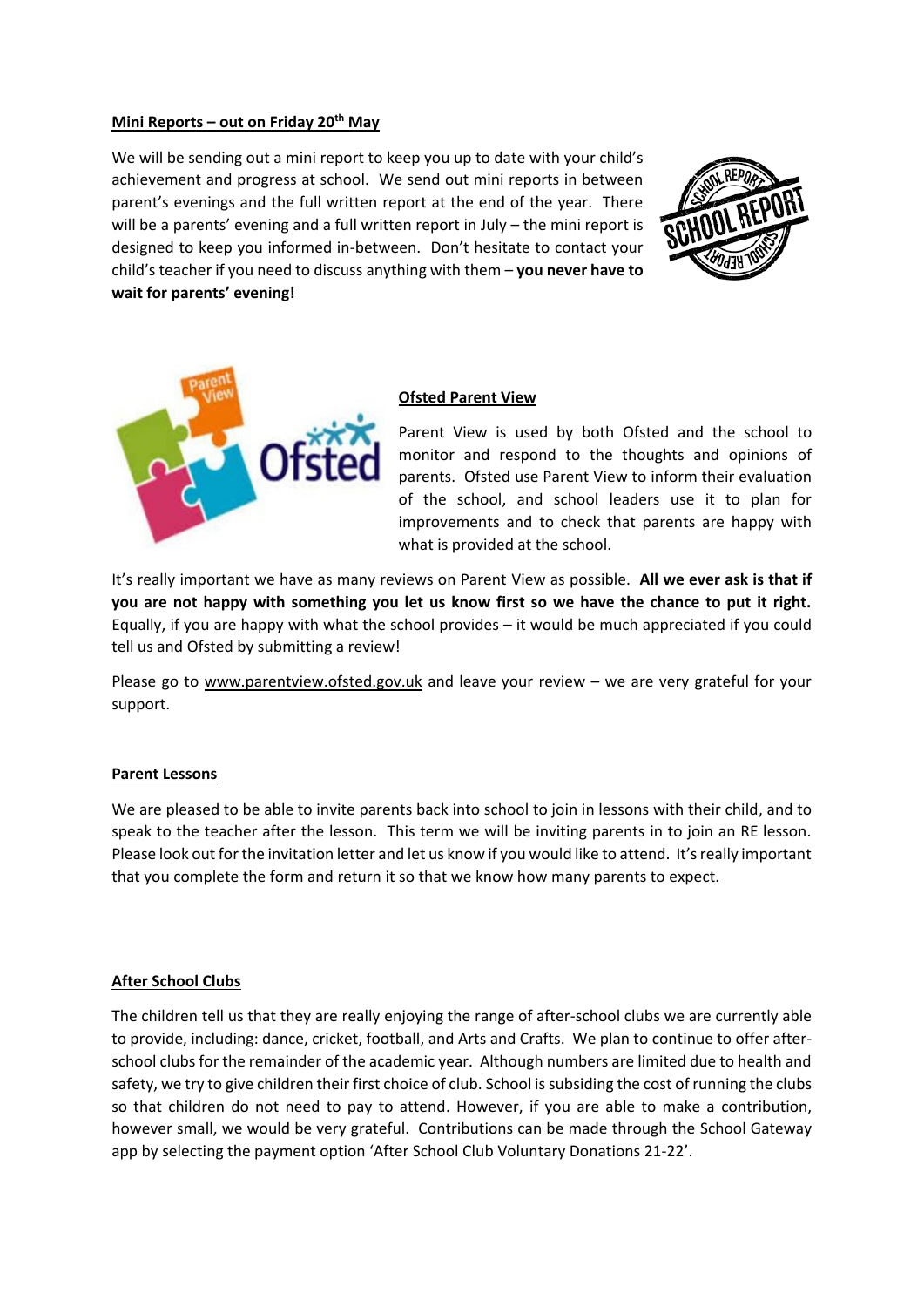#### **Free School Meals – Pupils in current Year 2**

Pupils in our current year 2 class will not receive Universal Infant Free School Meals once they move up into Year 3 this September. However, you may qualify for free school meals, and if you do it's **really important to apply in advance**. See below for details of how to apply and the eligibility criteria.

# Could your child be entitled to a school meal



## **Free School Meals and Pupil Premium Funding – Please help us to access precious government funding**

For every child that is eligible for free school meals – we receive very valuable funding from the government called 'Pupil Premium Funding.' This funding is very precious and valuable and is always spent on improving the provision in school for the children.

If you successfully apply for free school meals you not only have the option to choose free school lunches for your child but you also bring in very precious funding for the school for the next 6 years.

#### **Who should apply? Reception, Year 1, Year 2, Year 3, Year 4, Year 5 and Year 6!**

We only get pupil premium funding if you **apply for free school meals.** Even though all pupils in Reception, Year 1 and Year 2 receive free school meals – you still need to **make an application** in order for us to access **pupil premium funding**. If you are eligible – whether your child is in Reception, Year 1, Year 2, Year 3, Year 4, Year 5 or Year 6 – it's really important that you **apply for free school meals.**

#### **Am I eligible for free school meals?**

If you receive the following benefits you can apply for free school meals

- Universal Credit (provided monthly net earned income of less than £616.66, after tax and not including any benefits)
- Income Support
- Income-based Jobseeker's Allowance
- Income-related Employment and Support Allowance
- Support under Part VI of the Immigration and Asylum Act 1999
- The guarantee element of Pension Credit
- Child Tax Credit (provided you're not also entitled to Working Tax Credit and have an annual gross income of no more than £16,190)
- Working Tax Credit Run-On paid for 4 weeks after you stop qualifying for Working Tax Credit

#### **How do I apply?**

**Online:** Using a PC, tablet or phone

#### **[http://www.dudley.gov.uk/resident/your-council/council-tax-and-benefits/benefits/free-school](http://www.dudley.gov.uk/resident/your-council/council-tax-and-benefits/benefits/free-school-meals/)[meals/.](http://www.dudley.gov.uk/resident/your-council/council-tax-and-benefits/benefits/free-school-meals/)**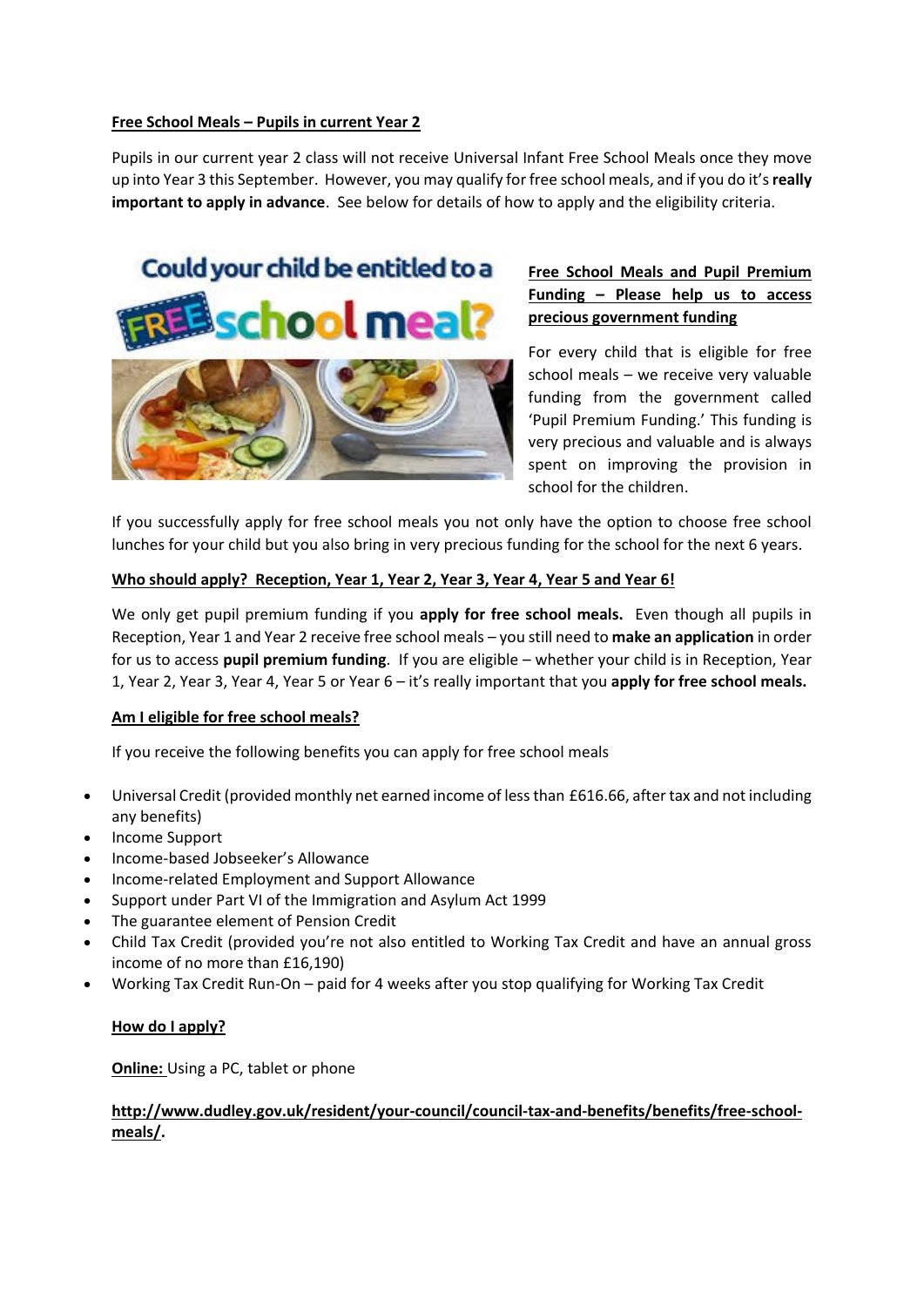#### **Children who are persistently late – please read this message carefully**

Any one of us can be late on odd occasions and this is perfectly understandable and acceptable. However, we have a small number of children who are regularly - persistently - late and we have a legal duty as a school to tackle this.

We must remind you that it is a parent's legal duty to make sure their child attends school each day and arrives on time.

We have the authority to **'unauthorise'** lateness, meaning that each lateness will count as an absence. If your child builds up 10 sessions of unauthorised absence we can refer the matter to the local authority who can issue a **penalty fine**. If your child has excessive unauthorised absence we are allowed in law to take **them off the school register and you would need to find a them a place in a different school.**

We need to bring persistent lateness to your attention and make you aware of the possible consequences.

**School opens at 8.45am and the doors are closed at 9am. If your child arrives after 9am they are marked as late and we may invoke the procedures above to tackle persistent lateness.**



#### **Uniform**

St Joseph's is well known for its high standards of uniform and appearance, and we have only achieved this because parents are completely supportive of us. We've sent out lots of reminders lately and we have called and met with lots of parents – **thank you to everyone because you have all been 100% supportive.** This means a lot.



As a quick reminder, please remember:

• Children must wear **smart, sensible, black school shoes** (or boots in winter) No trainers or jelly shoes.

• **Hair dying** and **extreme fashion haircuts** such as **shavings and engravings are not allowed**. Boys' and girls' hair must be neat, tidy and sensible**. Long hair must be tied back**. Ribbons and hairbands should be **smal**l and in **school colours**. Giant bows and bands are not allowed.

- Girls can wear trousers, a skirt or a summer uniform dress. **Leggings are not allowed** even under dresses. Thick tights may be worn – these must be **plain blue, white, grey or black with no patterns, designs or writing.**
- **Earrings and jewellery are not allowed**. Temporary tattoos are not allowed. Nail varnish is not allowed.
- Full uniform details are on our website.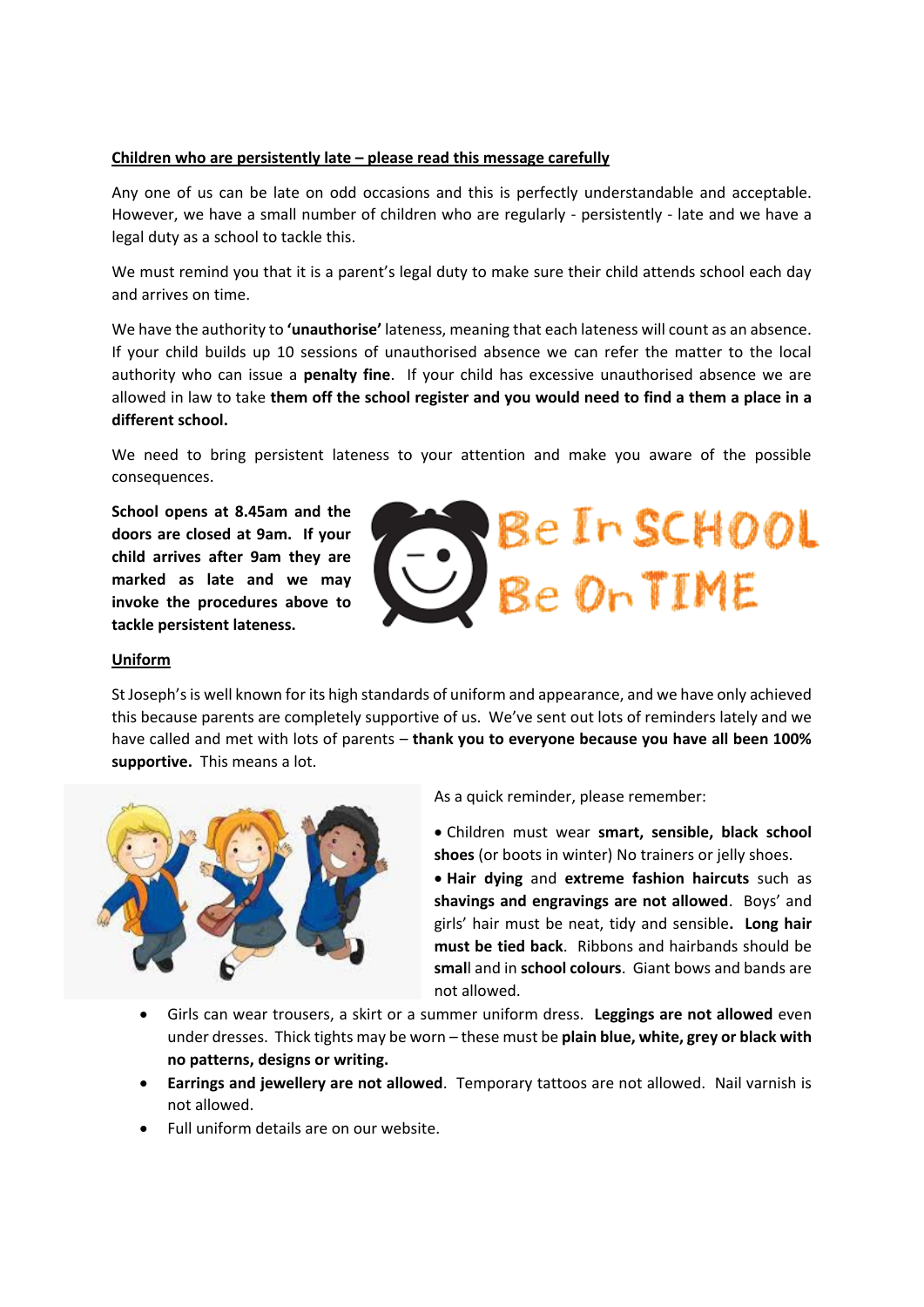#### **Ear Piercing – please do this in the summer holidays as we don't allow earrings at school**

We do not allow children to wear any jewellery. This is for safety reasons. If you are considering getting your child's ears pierced please remember they will not be allowed to wear earrings at school. It is a good idea – if you are thinking about having your child's ears pierced – to get this done at the very beginning of the summer holidays. This gives 6 weeks for the piercing to take hold meaning the earrings can be removed ready for the start of school. We do not allow children to wear earrings under any circumstances so please plan ahead now and avoid any potential upset. Thank you very much indeed for your support – we really appreciate it.

#### **Summer Get Together – Please help by sending your donations after half term!**

The Summer Get Together (Friday 8<sup>th</sup> July at 3.30pm) comes at the end of our Brilliant in Britain week, and follows on from the performances on Thursday  $7<sup>th</sup>$  July. The Get Together is a great opportunity for everyone to come together in school before we break up for the summer holidays. There will be a raffle, some tombolas and a toy sale. Tea and Coffee / Pop will be on sale and everything is at pocket money prices. Hopefully our lovely open-air terrace can be enjoyed (if it's dry!) There will be a raffle will lots of prizes!



**Thank you for donating your items each week if you can!**

| Date                         | <b>Donations</b>                                |
|------------------------------|-------------------------------------------------|
| Friday 10 <sup>th</sup> June | Toiletries - gift sets, bubble bath, hand cream |
|                              | etc-for both men and women!                     |
| Friday 17 <sup>th</sup> June | Cuddly toys, children's books and games         |
| Friday 24 <sup>th</sup> June | Chocolate donations                             |
| Friday 1 <sup>st</sup> July  | Bottle donations - anything in a bottle!        |
| Friday 7 <sup>th</sup> July  | Tea, coffee, long-life milk, biscuits and cakes |

#### **Summer Term Trips**

It's lovely to be able to offer trips once again to support the delivery of the school curriculum. If you haven't already done so, please double check that you have paid your contribution for your child's summer term trip via School Gateway. We have subsidised the cost of all of the trips with donations from the school fund and your parental contribution is very much appreciated. Thank you for your support.

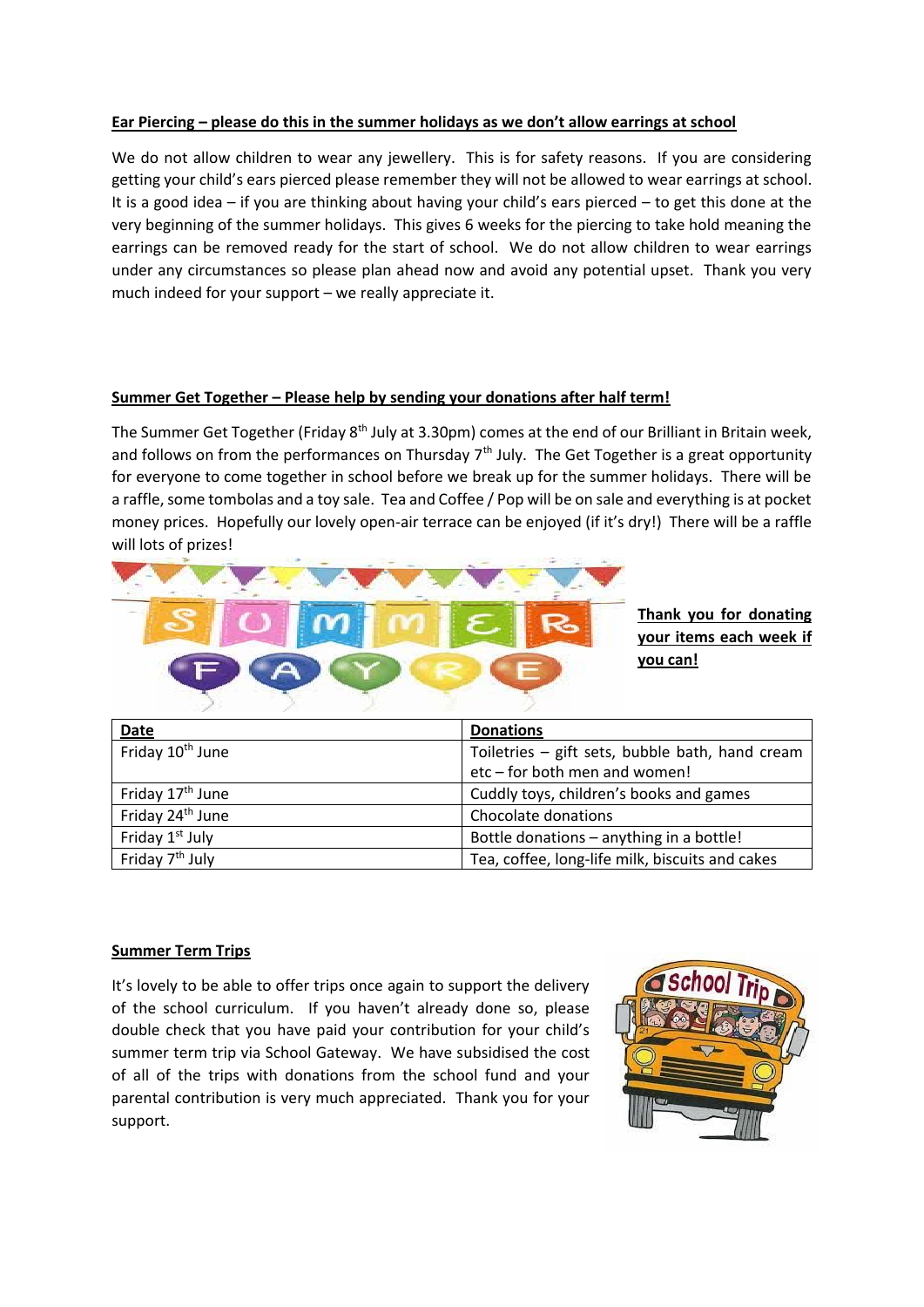#### **We're having a pool!**

We're very excited to announce that we are having a swimming pool! We have been able to secure funding to be able to hire a pool for 6 weeks. The pool will be set up on the bottom playground and we will be able to offer intensive swimming lessons to children during the 6-week period. The pool



**More details to follow soon!**

comes with its own staff, including a qualified lifeguard and swimming teacher. The swimming pool will have a canopy to protect it from the rain and pop up changing tents for the children! If the hiring of the pool is successful, and we have the funding, it would be something we would like to hire annually which would mean that we are able to offer intensive swimming lessons here at school rather than having to travel to the leisure centre in Dudley!

#### **Sports Days**

As you can see from the attached Diary Dates, the Sports Days for Years 1,2,3,4,5 and 6 are in May! Normally, Sports Days are held in July, but we've had to move them to May as the pool will take up the space on the bottom playground throughout the second half of the summer term.

Sports Days will go ahead whatever the weather – we simply come into the hall if the weather is wet! All of the dates and times you need are in the Diary Dates attached to this newsletter.



For Years 1 to 6, - providing the weather is dry - please make your way to the gate at the right of the school building (by Year 6 class / nearest to Hillcrest Road as you look at the front of the school). A member of our team will open the gate approximately 5 minutes before each class' allotted time. If it's raining – come into school via the main front office entrance.

For Nursery and Reception Sports Days – please wait at the gate to the left of the school building (by the staff car park) and a member of our team will be there to meet you approximately 5 minutes before the start time for your child's sports day. Don't forget to bring some sun cream or an umbrella depending on the weather!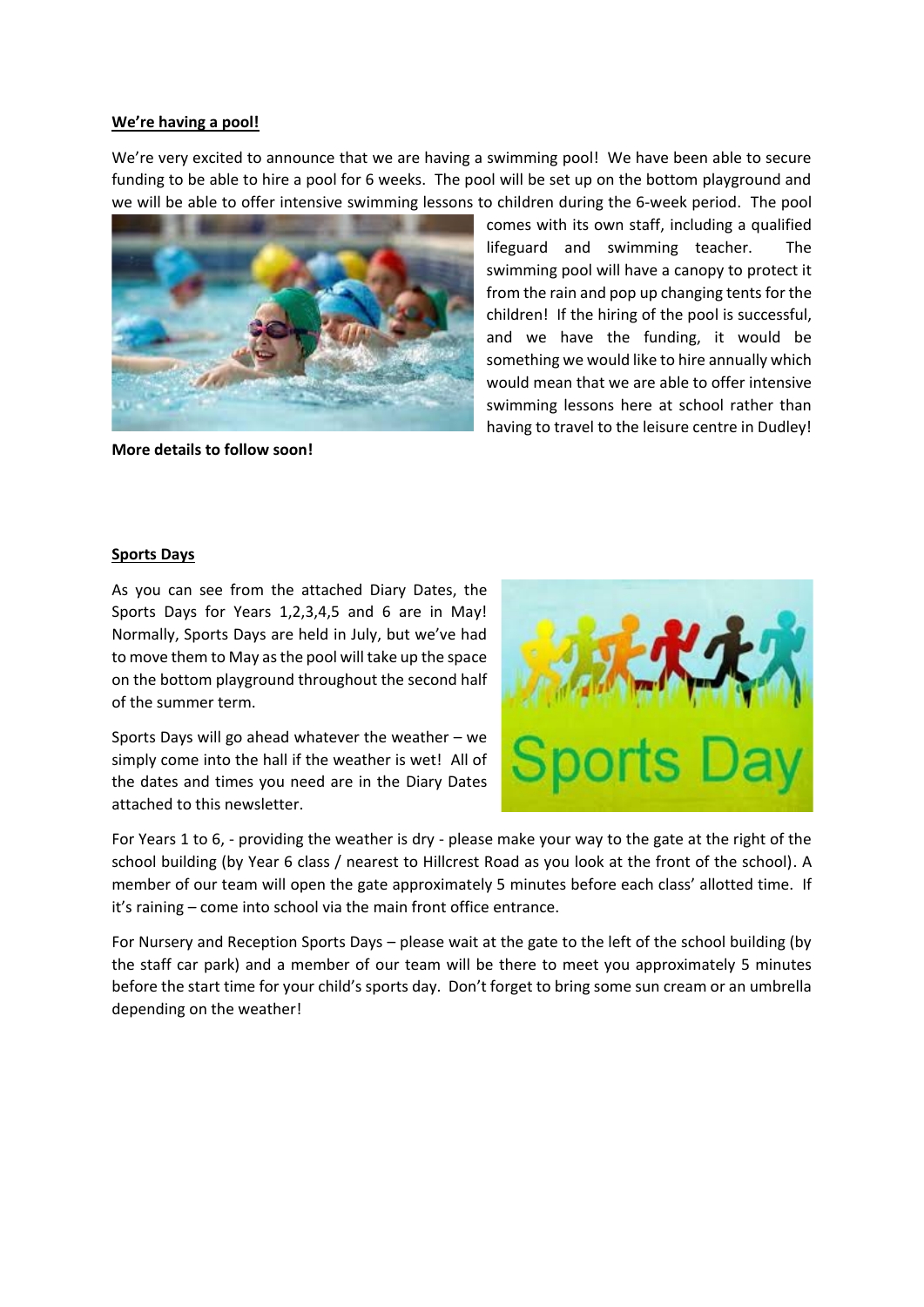#### **We want you and your child/ren to be happy – so please keep in touch**

The safety, educational progress and personal happiness of every child and family we serve is our TOP priority. **We try hard to make St Joseph's the best school we can – but things can, do and always will go wrong!** No school can be perfect and being 'outstanding' is no exception! **The most important thing we can do is to promise to always try our very best to sort out problems as quickly as possible.**

It's really important that you let us know if you or your child is upset or worried about something. The sooner we know – the sooner we can sort things out. Never, ever spend the evening or the weekend worried or upset – be totally assured that as soon as you tell us we will do everything in our power to sort things out and make things better.

The two most senior leaders in school are **Mrs Chapman (Principal) and Mrs Cheema (Acting Assistant Principal.)** We can normally see you straight away, but if for any reason we can't, we will always call you back as soon as possible.

**Miss Oakley is our senior teacher** – she is also available to help you.

For many matters – you might want to speak to your child's **teacher or teaching assistant**. You can always see classroom staff at the end of the day and they will also try to see you before school as long as it's before the children have started coming in. The teachers will also call you back if you request this.

#### **Always see Mrs Chapman or Mrs Cheema if your problem has not been resolved**

If for any reason your problems have not been resolved, or if you would prefer to come straight to us – never hesitate to get in touch. We want you and your child/ren to be happy and we will genuinely do everything we can to help.

#### **Thanks for your support**

Everyone at St Joseph's loves working with each and every one of the children and their families. We are grateful for your support of the school and the personal kindness and courtesy many of you show to us. Unfortunately, there have been a few occasions recently where parents have been a little aggressive to staff both in the office and on the door. Our Academy has a clear policy regarding this and in extreme cases, has the authority to remove permission for adults to enter the site. This is not something we would ever wish to put in place. Even when things may go wrong, please know that all the staff only want the very best for your child/ren. Thanks again for the positive way that the vast majority of parents work with us for the good of the children.

Yours Sincerely,

Schapman

Mrs S Chapman, Principal